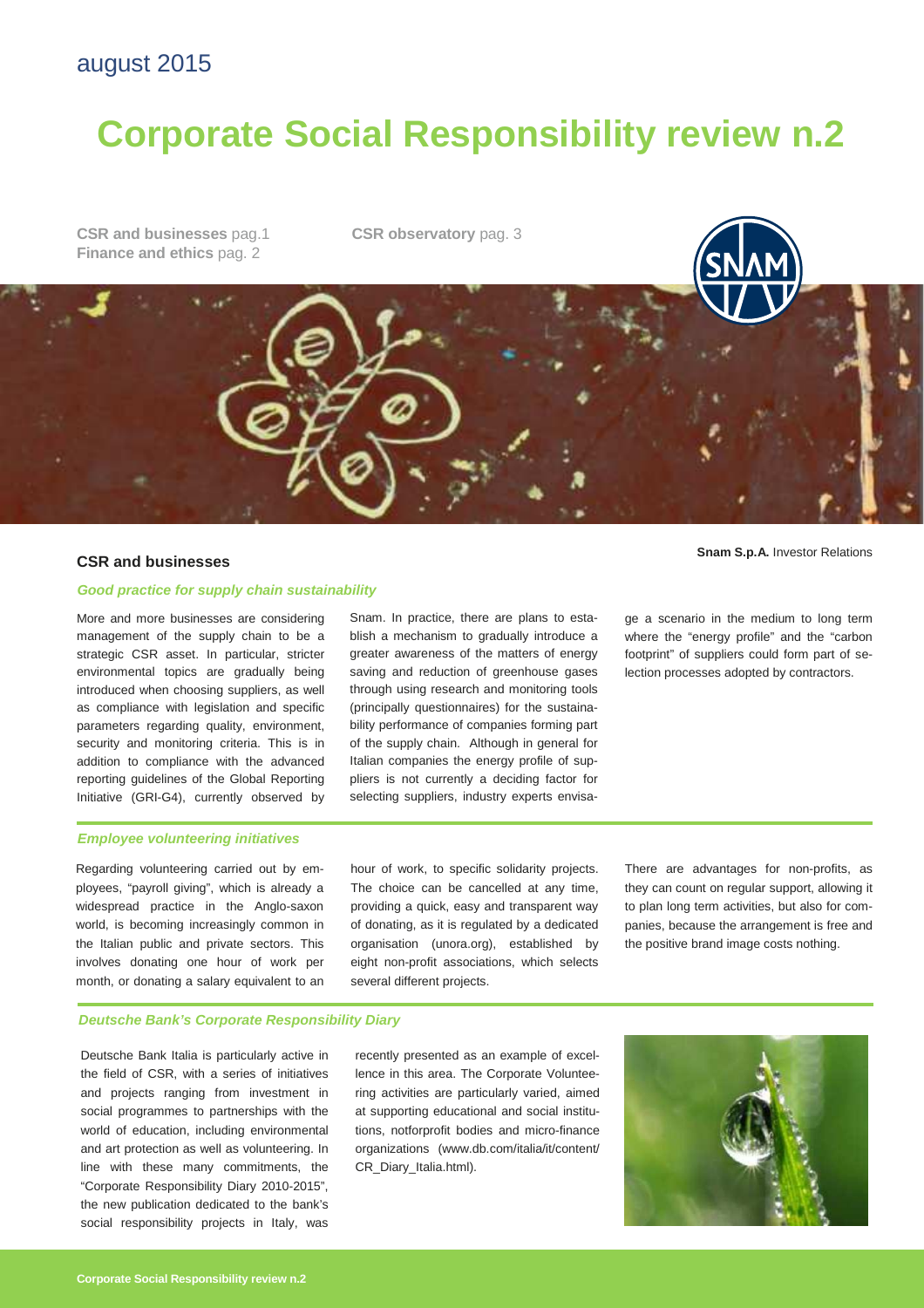

### **Finance and ethics**

### **Green bond**

According to Bloomberg, the Green bond market (bonds associated with environmental projects or sustainability initiatives) has seen significant growth in 2014, with approximately USD\$38 billion securities issued, up from USD\$15 billion in the previous year. The first global issuer was the European Investment Bank (BEI) with bonds totalling USD\$5.5 billion, followed by the German development bank Kfw (USD\$3.5 billion) and GDF Suez (€2.5 billion).

Looking ahead, the most significant contributions to the growth of this financial instrument are expected to come from China, whose government welcomes the use of green bonds to promote initiatives for reducing environmental pollution, as well as from major investment banks, such as Citigroup, Barclays, Goldman Sachs, Bank of America and Deutsche Bank. The latter, in particular, has just announced plans to invest €1 billion in green bonds, whilst Citigroup plans to issue USD\$100 billion in bonds by 2025.

From 73% to 105%: this is the performance achieved over three years by the top 20 international sustainable or ethical funds (source: Lipper/Thomson Reuters), which are investing in companies selected from those with the best CSR qualifications, as they guarantee high levels of transparency into management and relationships with stakeholders.

Shares in European companies are currently considered the most highly valued as investment targets, but some American businesses are paying increasing attention to matters of social responsibility. The ethical funds with the best three year performance results include JSS Sustainable Equity from Safra Sarasin Bank of Switzerland, the Robeco-Sam Sustainable Healthy Living fund, and the Italian Shareholder Ethics Fund from Ethics SGR (3 year performance of 86.6%), whose investment targets include Snam.

### **High yields for Ethical funds Sovereign funds and Investment funds turn "green"**

The Norwegian sovereign fund (managed by Norges Bank Investment Management), the largest fund in the world with assets of USD\$916 billion, announced that from 1 January 2016 it will terminate all its investments in mining and utilities companies that make 30% of their turnover from coal or that produce 30% of their energy from coal. This decision has had a significant impact, given that holdings in 50-75 companies could soon be sold. In Italy in particular, the holdings in Enel, Hera and Iren are potentially "at risk", whilst in the rest of Europe, holdings in Rwe, Eon, Sse and Vattenfal are up for discussion.

Turning "green" is becoming increasingly important for fund managers, including the French insurance firm Axa (manages over USD\$100 billion), which has announced that it will sell USD\$500 million in coal assets in the coming months and will make USD\$3 billion worth of investments in renewable energy by 2020.